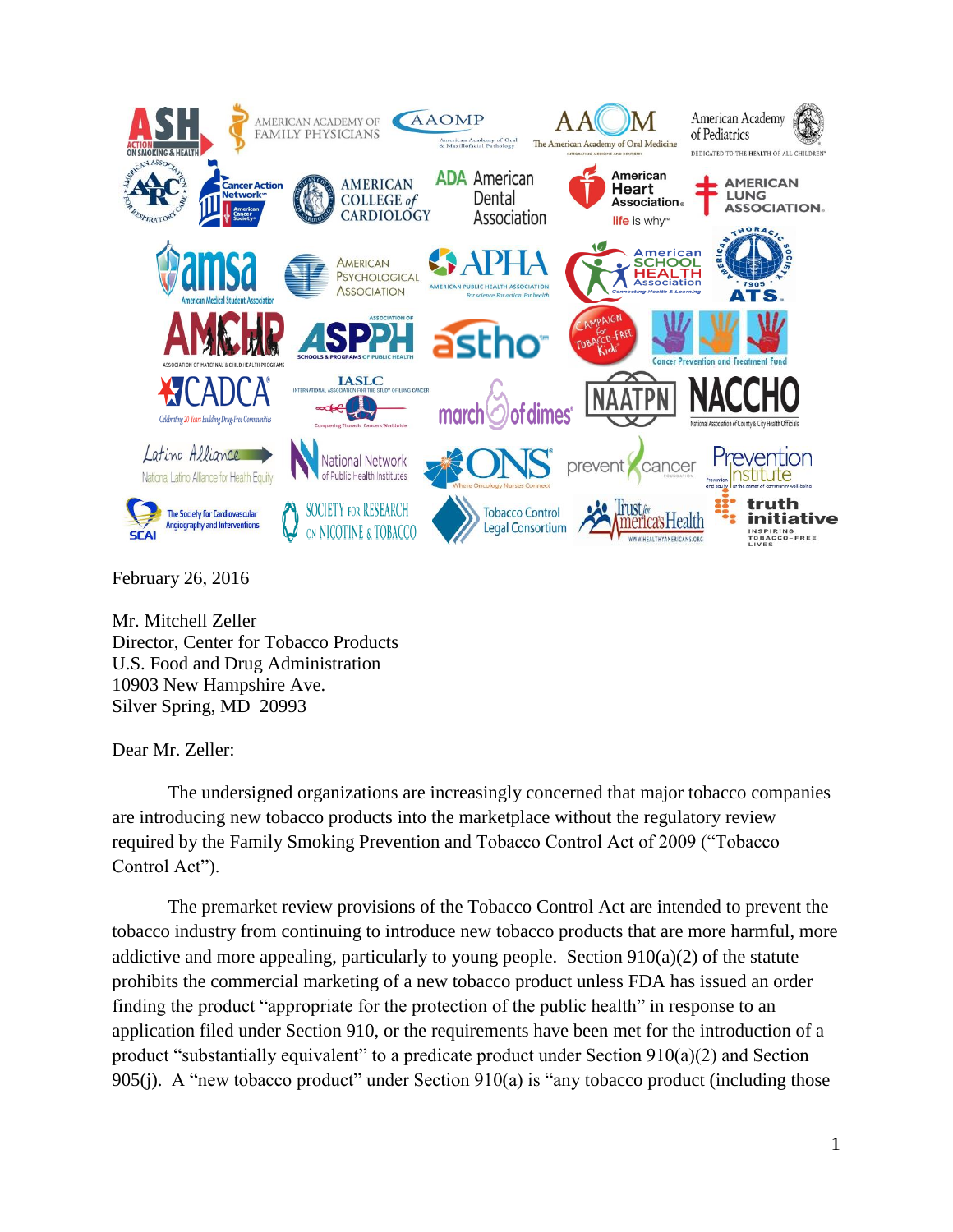products in test markets) that was not commercially marketed in the United States as of February 15, 2007," or any modification of a tobacco product commercially marketed after that date.

It appears that major tobacco companies continue to market new products without an order from FDA that they have met the public health standard for new products or that they have been found substantially equivalent to a predicate product. From publicly available information, these are some of the non-compliant new products that have been introduced into the market over the last several years:

- Marlboro Midnight, which Philip Morris announced in October of last year will be marketed as a new cigarette,<sup>1</sup> and which the Marlboro website now says is "available" coast to coast."<sup>2</sup> This product is a menthol cigarette which, according to a widely quoted industry analyst, is targeted to "a younger demographic."<sup>3</sup>
- Reynolds American Inc.'s subsidiary, American Snuff, "debuted" new Grizzly Wintergreen in March 2015, according to press reports.<sup>4</sup>
- Lorillard's Newport Smooth Select, a menthol brand which, according to the Lorillard website, was "launched" in  $2013$ .<sup>5</sup>
- Philip Morris USA, Inc. launched Marlboro Edge in October 2013, according to trade press reports.<sup>6</sup>
- Three new brands of snus Thunder Xtreme, Offroad and Oden's Extreme, by Kretek International, Inc., were introduced in 2013.<sup>7</sup>
- Marlboro Black NXT, featuring a crushable menthol capsule which, according to press reports, Philip Morris USA Inc. introduced in September 2012.<sup>8</sup>

[http://www.lorillard.com/brands/.](http://www.lorillard.com/brands/)

 $\overline{\phantom{a}}$ <sup>1</sup> Presentation of Marty Barrington, CEO of Altria Group, Briefing of Investor Analysts on Third Quarter Earnings, Oct. 29, 2015 [http://www.thestreet.com/story/13344984/3/altria-group-mo-earnings-report-q3-2015-conference-call](http://www.thestreet.com/story/13344984/3/altria-group-mo-earnings-report-q3-2015-conference-call-transcript.html)[transcript.html.](http://www.thestreet.com/story/13344984/3/altria-group-mo-earnings-report-q3-2015-conference-call-transcript.html)

<sup>&</sup>lt;sup>2</sup> [http://marlboro.com.](http://marlboro.com/)

<sup>&</sup>lt;sup>3</sup> Melissa Kress, "The Resurgence of Combustible Cigarettes Continues," *Convenience Store News*, October 26, 2015, [http://www.csnews.com/product-categories/tobacco/resurgence-combustible-cigarettes](http://www.csnews.com/product-categories/tobacco/resurgence-combustible-cigarettes-continues?nopaging=1)[continues?nopaging=1.](http://www.csnews.com/product-categories/tobacco/resurgence-combustible-cigarettes-continues?nopaging=1)

<sup>4</sup> [http://www.journalnow.com/business/business\\_news/local/reynolds-expands-distribution-for-its-top-selling](http://www.journalnow.com/business/business_news/local/reynolds-expands-distribution-for-its-top-selling-cigarette-and-new/article_803c5a48-d7d8-11e4-8a02-c7067fd3b64c.html)cigarette-and-new/article 803c5a48-d7d8-11e4-8a02-c7067fd3b64c.html.

<sup>&</sup>lt;sup>6</sup> [http://www.cspnet.com/print/csp-magazine/article/cigarette-crystal-ball.](http://www.cspnet.com/print/csp-magazine/article/cigarette-crystal-ball)

<sup>&</sup>lt;sup>7</sup> <http://www.csnews.com/product-categories/tobacco/kretek-enters-north-american-snus-market?nopaging=1>

<sup>&</sup>lt;sup>8</sup> [http://www.cspnet.com/category-news/tobacco/articles/philip-morris-enters-capsule-market.](http://www.cspnet.com/category-news/tobacco/articles/philip-morris-enters-capsule-market)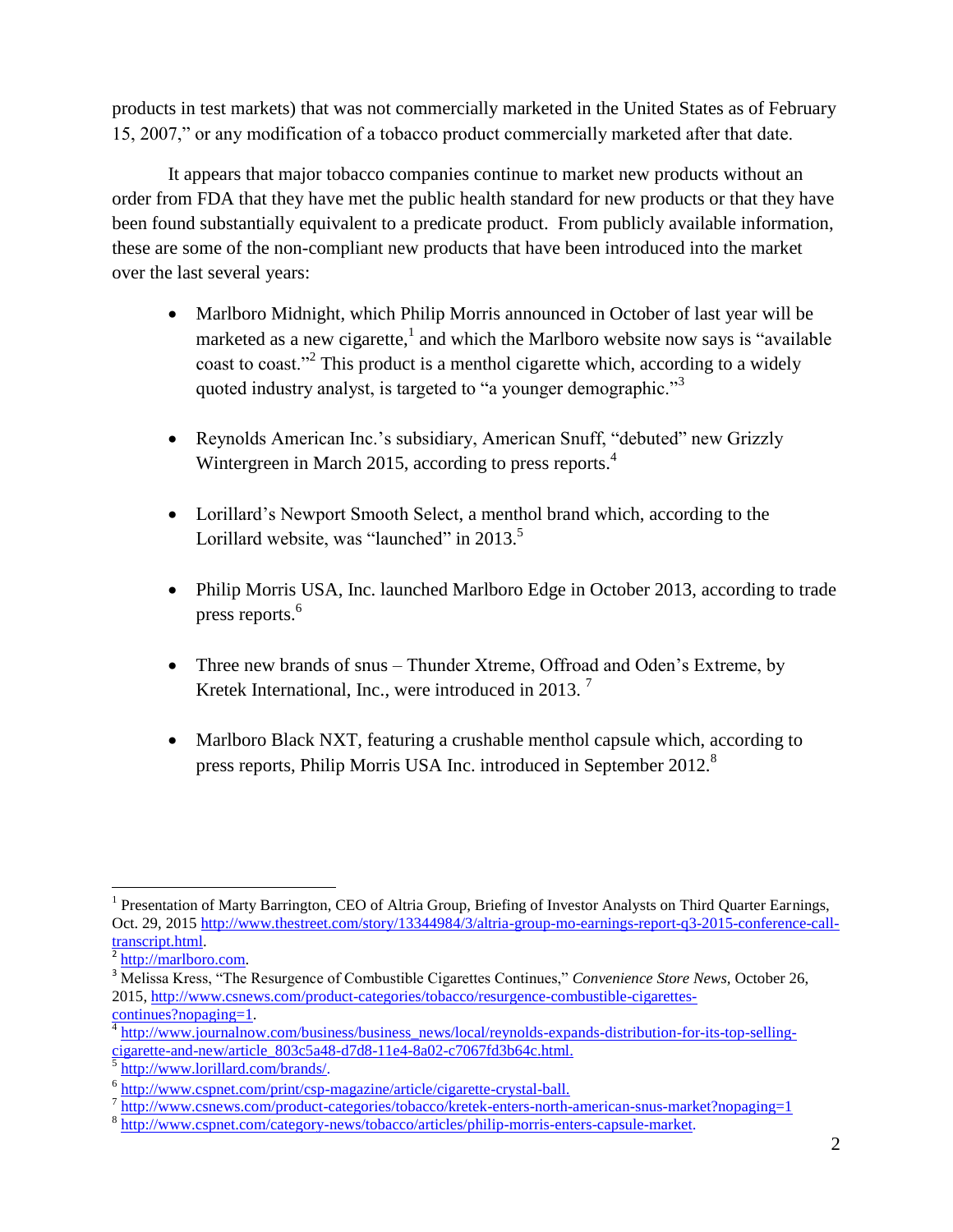- Marlboro Southern Cut, appeared on the Marlboro website as a "new" product ("Introducing New Marlboro Southern Cut") in December 2012, although an initial version of "small batch" Marlboro Craft Blends were promoted in July 2011.<sup>9</sup>
- Pall Mall Black and Pall Mall White, two new menthol products, introduced by RJ Reynolds in September  $2012.^{10}$
- Copenhagen Southern Blend Snuff, marketed by Philip Morris and described by the company in its 2012 Corporate Responsibility Progress Report as "selected as the best new smokeless tobacco product in the OTP (other tobacco product) category in CSP Magazine's 2012 Retailer Choice Awards."<sup>11</sup>

Certain of the undersigned organizations have written FDA repeatedly to alert the agency of the apparent introduction of multiple new products without premarket review.<sup>12</sup> Because FDA has provided so little information in response, it is difficult to determine the reasons why such products remain on the market. However, given the circumstances in which these products were introduced, it is implausible that all of them were the subject of substantial equivalence applications filed by March 22, 2011 and that they were marketed before that date. If such products were not on the market on that date, and the subject of substantial equivalence applications filed by that date, there is no apparent basis for them to remain on the market and FDA should take immediate action to remove them.<sup>13</sup>

That FDA has not taken the actions necessary to remove these products from the market represents a serious failure to protect the public health. Given that the avoidance of premarket review seriously undercuts the public health protections of the Tobacco Control Act, please explain why no enforcement actions have been taken by FDA against these products and indicate what the agency plans to do to prevent additional products from entering the market without the required regulatory review.

Thank you for your prompt attention to this important matter.

l

<sup>&</sup>lt;sup>9</sup> <https://trinketsandtrash.org/detail.php?artifactid=7530&page=1> and

[https://trinketsandtrash.org/detail.php?artifactid=6760&page=1.](https://trinketsandtrash.org/detail.php?artifactid=6760&page=1)

<sup>&</sup>lt;sup>10</sup> [http://www.cspnet.com/news/tobacco/articles/pall-mall-black-white.](http://www.cspnet.com/news/tobacco/articles/pall-mall-black-white)

<sup>&</sup>lt;sup>11</sup> [http://public.thecorporatelibrary.net/sustain/sr\\_2012\\_13995.pdf.](http://public.thecorporatelibrary.net/sustain/sr_2012_13995.pdf)

<sup>&</sup>lt;sup>12</sup> See Letter to CTP Director Zeller from Campaign for Tobacco-Free Kids, November 5, 2015; Letter to Acting Commissioner Ostroff from Legacy (now Truth Initiative) and Campaign for Tobacco-Free Kids, April 29, 2015; Letter to CTP Director Zeller from Campaign for Tobacco-Free Kids, May 3, 2013; Letter to CTP Director Zeller from Campaign for Tobacco-Free Kids, April 11, 2013; Letter to CTP Director Deyton from Campaign for Tobacco-Free Kids, September 18, 2012.

 $13$  Even if substantial equivalence applications had been filed for these products by March 22, 2011, if the marketing claims made for these products by their manufacturers were true, it is doubtful that they would meet the criteria for substantial equivalence. If substantial equivalence reports for these products have been filed, FDA should promptly review them and, if they are not meritorious, remove these products from the market.